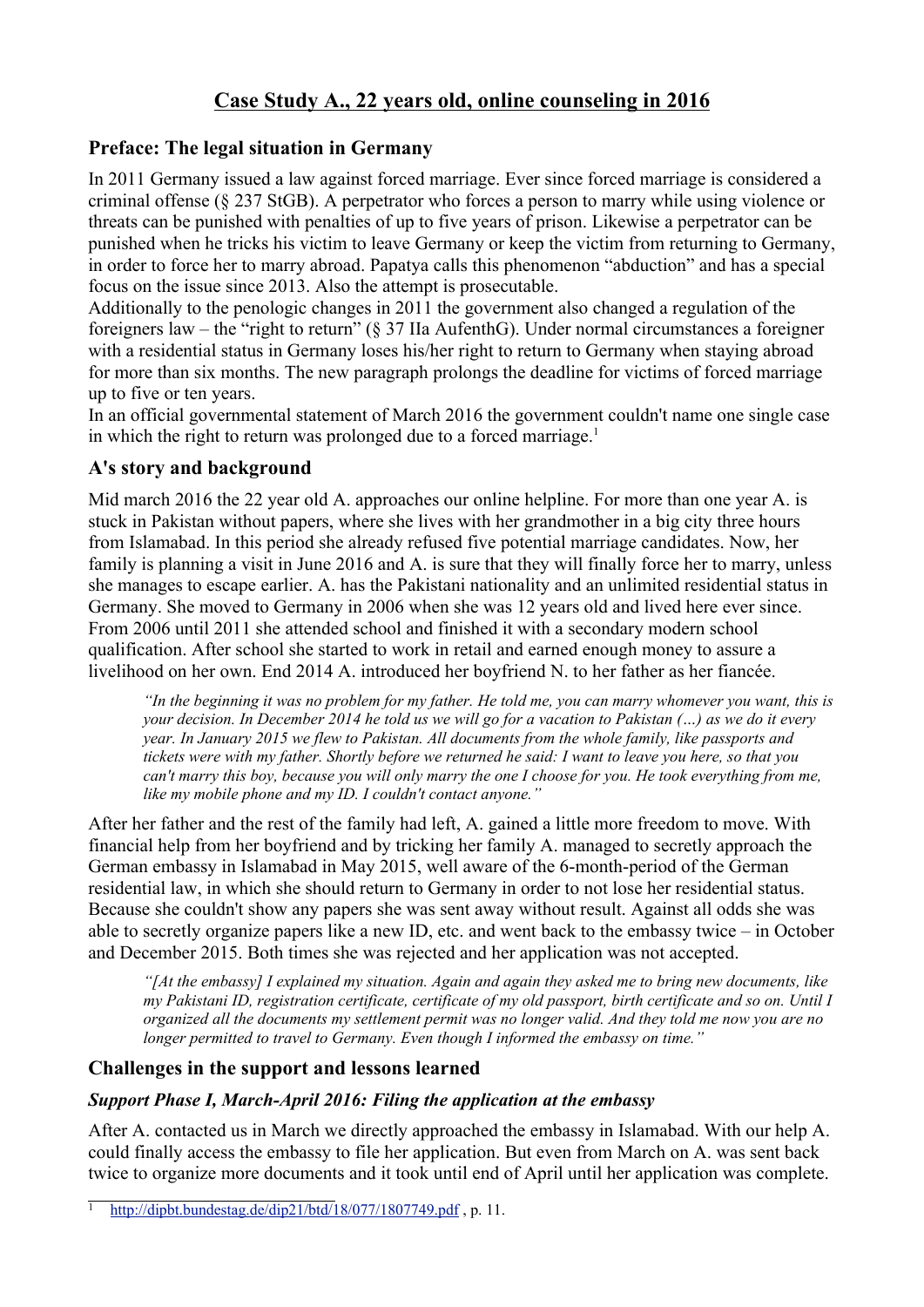→ **Lessons learned:** The threshold to successfully access institutions like embassies are very high for young abducted women like A. First of all their freedom of movement is most likely quite small. A. was lucky that she had the financial help of her boyfriend and that she could move quite freely outside of her grandmother`s home. But even when young women succeed in approaching the embassy they are at a great risk to be sent back without achieving anything. The embassy has no sensitivity to recognize girls in need of help and is not aware of their vulnerable situation. Low threshold support offers like Papatya's counseling center can function as a "door opener". The bureaucracy and the nontransparent procedures are additionally complicating the whole situation - for young women like A. as well as for her helpers.

#### *Support Phase II, May-August 2016: Waiting for a result*

According to the embassy A's case should get decided within two weeks. One month later A. had to make additional statements again. The deciding authority (foreigner's registration office) wanted her CV, a work contract, her school qualification certificate as well as statements about the circumstances of her abduction and the forced marriage including name and address of her forced fiancee as well as the wedding date. A. is not yet engaged and there is no fixed marriage date, nevertheless she is in big danger of a forced marriage when her family arrives – a danger the german foreigner`s registration office obviously not take as serious. Luckily A's former employee want to rehire her and A. managed to hand in all requested papers. Nevertheless and despite many requests from us and key persons from ministries and other authorities the foreigner's registration office isn't deciding her case. In the end of August after A's uncle has arrived and her freedom of movement has therefore drastically shrunk we finally got an unofficial notice from the ministry of social affairs that A's request is going to be rejected because the authorities don't feel that her story is credible.

→ **Lessons learned:** The foreigner's registration office has slow procedures and operates upon its own logic and in an nontransparent way. Even with a strong network of support and good contacts in the administrative bodies the authority and the case workers can hardly be accessed. This is something only a lawyer can do on behalf of the affected person.

In cases of forced marriage and honor related violence time is a precious commodity. The situation of a girl or young women abroad can change from day to day. The authorities do not respond to that in their routines.

Also their legal thinking leaves victims in a no-win situation. A. was not yet forced to marry which was positive for her and her freedom of movement and legal situation in Pakistan. At the same time she got less support of the German authorities and her case was judged as not credible.

#### *Support Phase III, September-November 2016: Legal intervention*

After the bad news we started to search a lawyer for A. We also sent statements and a letter of supplication from A. to high ministers in the federal country and informed a parliamentary body that can be approached in cases of miss-usage of laws and legal regulations. While the latter interventions stay unanswered a lawyer takes A's case in mid September and succeeds to get A's file one month later. Until this moment neither A. nor the embassy got an official note that the application was rejected. Nevertheless the file proves that the information was correct and the authority assesses A's case as not credible. In order to write a statement A's lawyer needs additional statements from A. who is desperate. Fortunately her father delayed his arrival to Pakistan and the forced marriage has not happened yet. But A. is frustrated and hopeless and can only communicate with us and the lawyer through her smartphone. With our support she succeeds to answer the lawyers questions and in the beginning of November the statement of A's lawyer is sent to the foreigners registration office. Nine days later we finally receive good news that the authority changed its mind. Five days later in mid November A finally gets the visa to return back to Germany.

**→ Lessons learned:** Girls and young women in A's situation are forced to fight hard to return back to Germany. Endless statements have to be written and papers collected. All this has to be done in